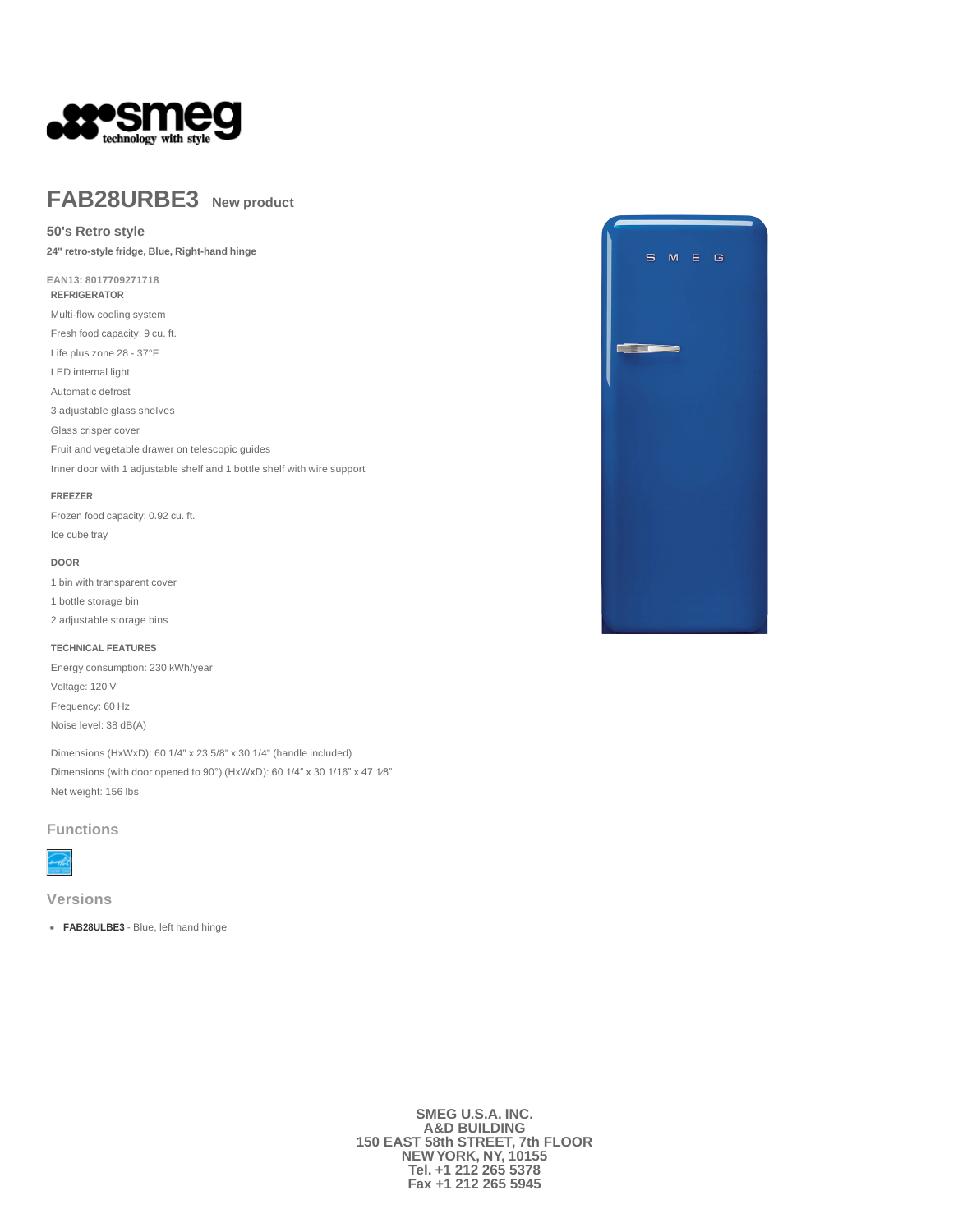

# **FAB28URBE3**

**50's Retro style** 



### **Energy Star and ISO14001 Certified:**



The SMEG production process is carefully-managed in order to limit the environmental impact as much as possible. The ISO process is checked and certified by Independent International bodies IQNET and CISQ (SMEG complies with the standard ISO14001). All SMEG dishwashers and every new refrigerator model are ENERGY STAR-qualified through the US Department of Energy and US Environmental Protection Agency. Energy efficiency is important to SMEG, and our engineers are constantly working to keep the energy and water consumption of each dishwasher and refrigerator as low as-possible. ENERGY STAR-certified products use approximately 40% less energy than the federal minimum standard for energy consumption. By choosing an ENERGY STAR-certified product, you are helping to preserve the environment without compromising on product quality or performance.

> **SMEG U.S.A. INC. A&D BUILDING 150 EAST 58th STREET, 7th FLOOR NEW YORK, NY, 10155 Tel. +1 212 265 5378 Fax +1 212 265 5945**